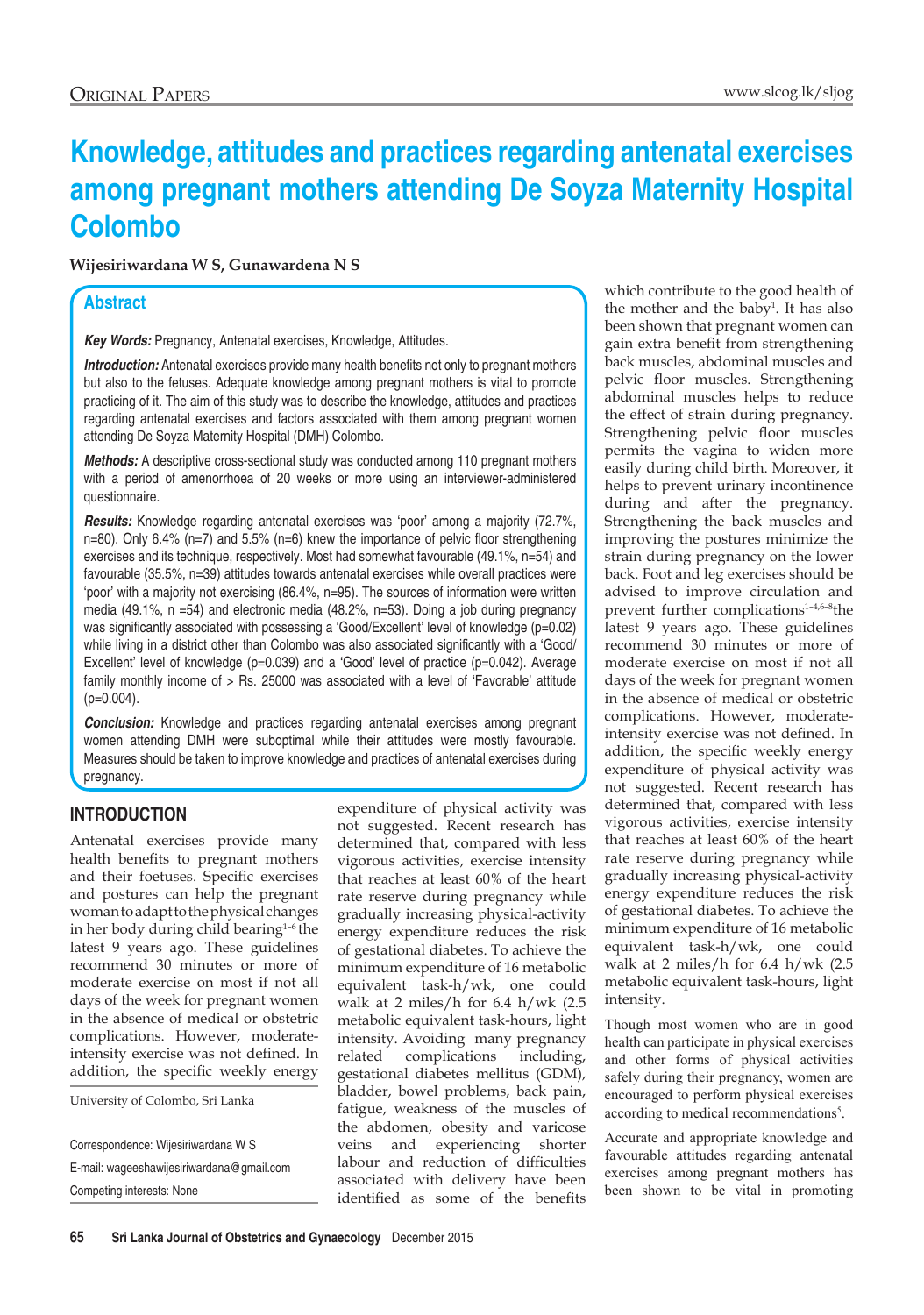practice of exercises<sup>6,9</sup>. Understanding of the existing knowledge about antenatal exercises among pregnant mothers as well as an insight into attitude regarding antenatal exercises in the context of socio-cultural, educational and economic background of the pregnant mothers is imperative in designing any educational intervention to promote antenatal exercises.

The aim of this study was to describe the knowledge, attitudes, practices and information sources regarding antenatal exercises and their relationship with the socio-demographic and pregnancy related characteristics among pregnant women attending De Soyza Maternity Hospital (DMH) Colombo.

## **METHODS**

A descriptive cross-sectional study was carried out among 110 pregnant mothers. Pregnant mothers fulfilling inclusion criteria of having completed 20 weeks or more of period of amenorrhea (POA) were recruited while pregnant mothers who have been medically advised to bed rest or minimize physical activity during pregnancy were excluded from the study. Eligible study units were recruited consecutively using convenient sampling method among pregnant mothers waiting for care from all the antenatal clinics of the DMH. Mothers were approached and invited to participate in the study by explaining the objectives and obtaining informed written consent. Data were collected using an interviewer administered questionnaire developed and pre-tested by the principal investigator. The content of the questionnaire was based on the recommendations of antenatal exercises by American College of Obstetrics and Gynecologists and other literature reviewed. The questions assessing knowledge and practices were assigned scores and using a predetermined cut-off, pregnant mothers were categorized into 'excellent', 'good' and 'poor' levels of overall knowledge and overall practices regarding antenatal exercises. The pregnant mothers were categorized into three levels based on their overall attitudes. Responses to each attitudinal statement were assigned a score with those with favorable attitudes being assigned a higher score. Considering the scores for all attitudinal statements the pregnant mothers were categorized into having 'favourable'/somewhat 'favourable' and 'unfavourable' attitudes regarding antenatal exercises. In assessing sociodemographic and pregnancy related characteristics associated with overall knowledge and overall practices related to antenatal exercises, the three categories of overall knowledge and practices were amalgamated into two levels as 'poor' and 'good'/'excellent'. The three levels of overall attitudes were categorized into two as 'unfavourable' and 'somewhat favourable'/favourable'. Cross tabulated results were assessed for significant their associations using the chi square test. A p value of 0.05 was used to determine the significance.

Several relevant healthcare professionals who had expertise of the field reviewed and confirmed the content validity and format of the questionnaire, the scoring systems and cut-offs used. Ethical clearance was obtained from the ethics review committee of the Faculty of Medicine, University of Colombo, Sri Lanka.

## **RESULTS**

The response rate was 91.7% (110/120). Most of the mothers were in

the age category of 26-30 years while 30.9% (n=34) were less than 26 years old. A great majority (80.9%, n=89) of the population was housewives. Most indicated that they were educated up to grade 6-11 (57.3%, n=63). A majority (40.9%, n=40) was Buddhists while 33.6% (n=42) were Muslims and 25.5% (n=28) of the population were Christians. Approximately half (47.3%, n=52) of pregnant mothers were resident out of Colombo district and a majority (61.8%, n=6) was living with extended family.

A majority of the pregnant mothers were multiparous (62.72%, n=69) with 61.81% (n=68) having living children. Approximately half 50.9% (n=56) of the pregnant mothers, were in the POA category of 31-40 weeks.

On inquiry it revealed that, approximately half of the pregnant mothers (51.8 %, n=57) had been recommended to perform antenatal exercises during the current pregnancy. A majority of the pregnant mothers (48.2%, n=53) have been recommended to perform walking as an exercise while 30.9% (n=34) of pregnant mothers have been recommended to perform exercises to ankles and toes.

Results of the assessment of knowledge on antenatal exercises are shown in Table 1.

**Table 1: Distribution of mothers who demonstrated accurate knowledge regarding different aspects of antenatal exercises** 

| Aspects of antenatal exercises assessed                                                    | No. | ℅    |
|--------------------------------------------------------------------------------------------|-----|------|
| Contraindications for exercises during pregnancy                                           | 39  | 35.5 |
| Precautions for exercises during pregnancy                                                 | 92  | 83.6 |
| Recommended frequency of exercises during pregnancy                                        | 30  | 27.3 |
| Correct posture of standing during pregnancy.                                              | 36  | 32.7 |
| Importance of performing breathing exercises                                               | 57  | 51.8 |
| Importance of ankles/toes exercises to reduce swelling in ankles                           | 83  | 75.5 |
| Importance of ankles/toes exercises to prevent varicose veins during<br>pregnancy          | 41  | 37.3 |
| Importance of pelvic floor strengthening exercises                                         | 7   | 6.4  |
| Importance of pelvic floor strengthening exercises doing before and<br>after the pregnancy | 5   | 4.5  |
| Importance of abdominal muscles strengthening exercise                                     | 17  | 15.5 |
| Technique of performing pelvic floor strengthening exercises                               | 6   | 5.5  |
| Technique of abdominal muscles strengthening exercise                                      | 4   | 3.6  |
| Technique of performing breathing exercises                                                | 38  | 34.5 |
| Technique of performing relaxation exercise                                                | 13  | 11.8 |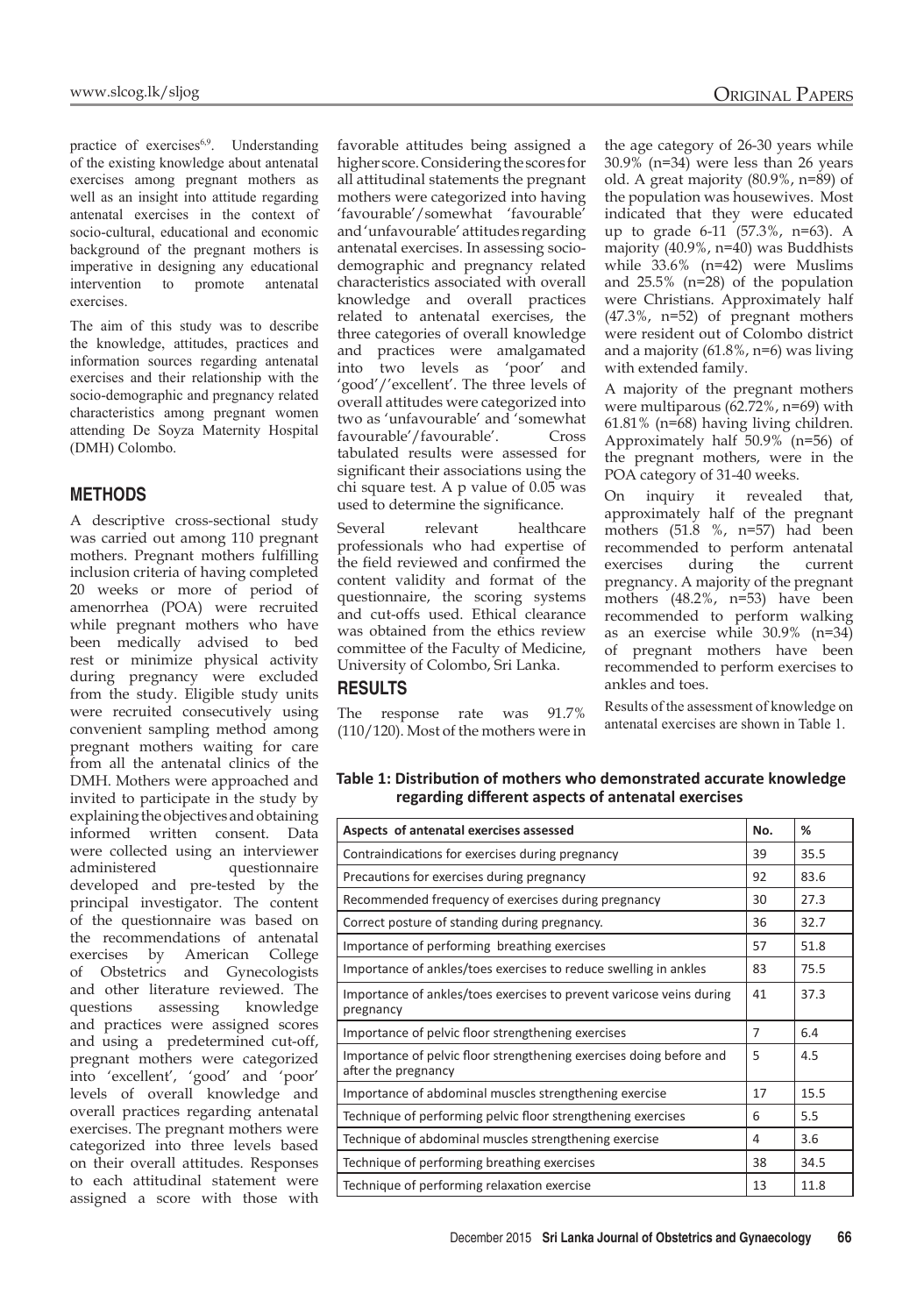Only 27.3% (n=30) of pregnant mothers knew the recommended frequency of antenatal exercises as performing daily or at least 3 days a week to get the expected health benefits. Though a majority of pregnant mothers (75.5%, n=83) knew the importance of exercises for ankles and toes during pregnancy as maintaining good circulation and reducing the swelling in the legs, only 37.3% (n=41) knew the importance of performing the same exercise to prevent varicose veins during pregnancy. Only 6.4% (n=7) knew the importance of pelvic floor strengthening exercises as helping to avoid occurrence of uncontrollable leakage of urine when laughing or sneezing. A minority (5.5%, n=6) knew the technique of pelvic floor strengthening exercises as tightening the muscles around the vaginal and urethral opening as we are trying to hold the need of defecation and urination. Only 4.5% (n=5) of the pregnant mothers knew the importance of doing this exercise before, during and after the pregnancy.

The sources of information of pregnant mothers on antenatal exercises was inquired into and results showed that they were mostly written media (49.1%, n =54) and electronic media (48.2%, n=53). Midwives (40.9%, n=45) and nurses (37.3%, n=41) had also contributed.

Table 2 shows the attitudes of pregnant mothers regarding performing antenatal exercises.

The statement "Though the recommended exercises make labour easy, it may also harm to baby in some

| Attitudes regarding antenatal exercise                                                                                                                                         | <b>Strongly agree</b> |      | Agree |      | <b>Uncertain</b> |     | <b>Disagree</b> |      | Strongly dis-<br>agree |      |
|--------------------------------------------------------------------------------------------------------------------------------------------------------------------------------|-----------------------|------|-------|------|------------------|-----|-----------------|------|------------------------|------|
|                                                                                                                                                                                | No.                   | %    | No.   | %    | No.              | %   | No.             | ℅    | No.                    | %    |
| Whether a pregnant woman does the recom-<br>mended antenatal exercises during pregnancy or<br>not, will not affect labour                                                      | 4                     | 3.6  | 18    | 16.4 | 7                | 6.4 | 40              | 36.4 | 41                     | 37.3 |
| Though the recommended exercises make the<br>labour easy, it may also harm to the baby in some<br>way.                                                                         | 5                     | 4.5  | 14    | 12.7 | 11               | 10  | 44              | 40.0 | 36                     | 32.7 |
| Pregnant mothers performing physical exercises<br>does not suit our culture                                                                                                    | 5                     | 4.5  | 7     | 6.4  | 8                | 7.3 | 47              | 42.7 | 43                     | 39.1 |
| Any pregnant mother can perform exercises<br>without the advices and recommendations of<br>healthcare professionals                                                            | 5.                    | 4.5  | 17    | 15.5 | 5.               | 4.5 | 33              | 30   | 50                     | 45.5 |
| During pregnancy the priority should be improve-<br>ment of nutrition and the rest and not physical<br>exercises                                                               | 2                     | 1.8  | 14    | 12.7 | 8                | 7.3 | 49              | 44.5 | 37                     | 33.6 |
| Performing day to day household activities gives<br>adequate physical exercises to pregnant women<br>and they do not have to perform recommended<br>exercises during pregnancy | 17                    | 15.5 | 22    | 20   | 7                | 6.4 | 44              | 40   | 20                     | 18.2 |

way" was disagreed by 40% (n=44) and strongly disagreed by 32.7% (n=36) of the mothers. Responses to the attitudinal statement "Performing day to day household activities gives adequate physical exercises to pregnant women and they do not have to perform recommended exercises during pregnancy" was disagreed by 40.0% (n=44) and strongly disagreed by 18.2% (n=20).

Results of the assessment of performance of antenatal exercises are shown in Table 3.

Only 45.5% (n=50) of pregnant mothers were doing 'walking' as an exercise more than three times a week. Only about one fourth (23.6%, n=26) of pregnant mothers were practicing

| Table 3: Distribution of mothers by whether they perform exercise |  |  |
|-------------------------------------------------------------------|--|--|
|-------------------------------------------------------------------|--|--|

|                                      | <b>Performing more</b><br>than 3 times a week |               | Performing less than<br>3 times a week or not<br>at all |               |  |
|--------------------------------------|-----------------------------------------------|---------------|---------------------------------------------------------|---------------|--|
| Performing exercises                 | No.                                           | $\frac{0}{0}$ | No.                                                     | $\frac{0}{0}$ |  |
| Walking                              | 50                                            | 45.5          | 24                                                      | 21.8          |  |
| Ankle, toe exercises                 | 26                                            | 23.6          | 63                                                      | 57.3          |  |
| Abdominal strengthening exercises    | 1                                             | 0.9           | 105                                                     | 95.5          |  |
| Pelvic floor strengthening exercises | 5                                             | 4.5           | 102                                                     | 92.7          |  |
| <b>Breathing exercises</b>           | 19                                            | 17.3          | 81                                                      | 73.6          |  |
| Relaxation exercises                 | 6                                             | 5.5           | 96                                                      | 87.3          |  |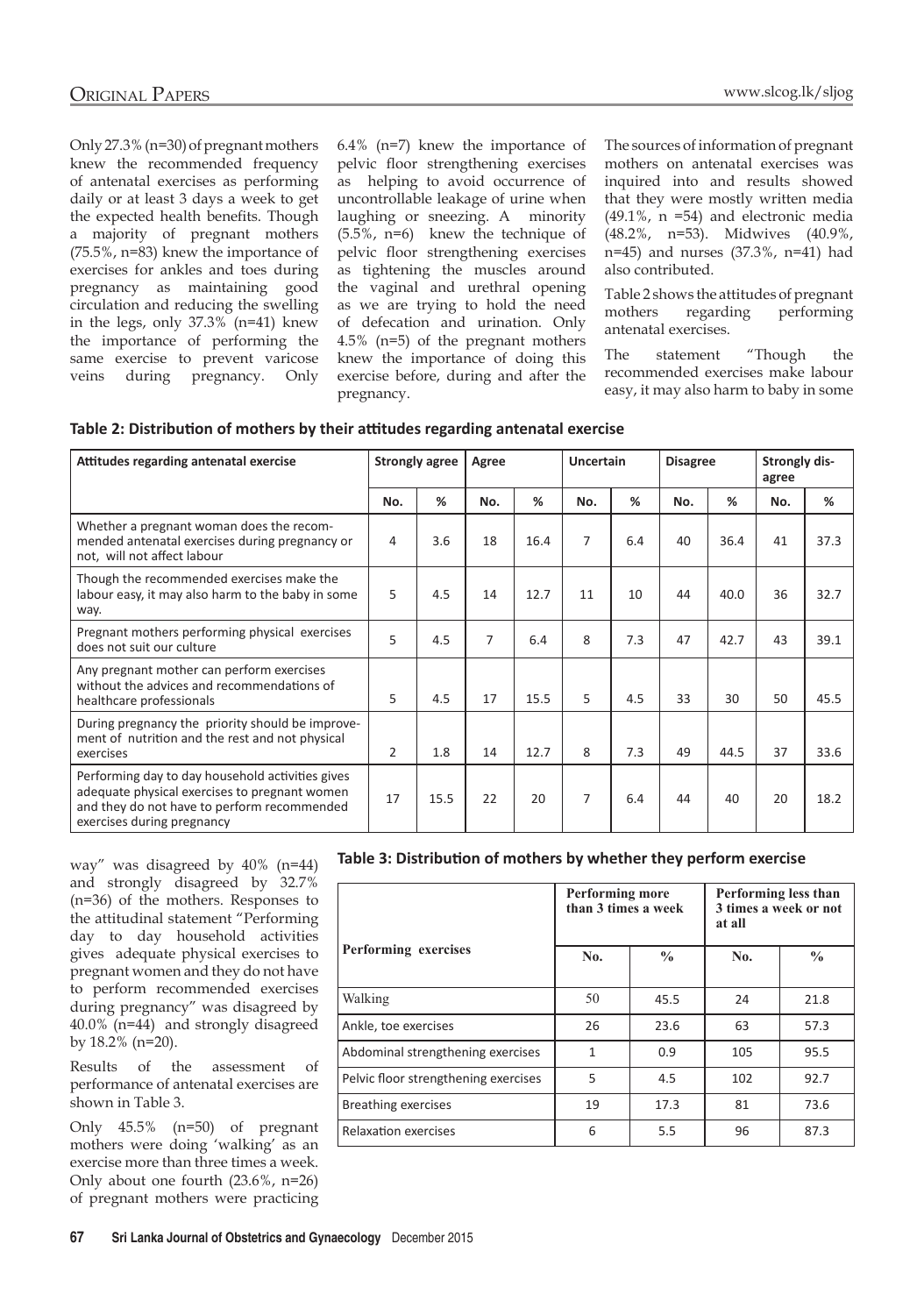exercise for ankles and toes and 17.3% (n=19) were practicing breathing exercise more than three times a week. Pelvic floor muscle strengthening exercises were performed more than three times a week only by 4.5% ( n=5) of pregnant mothers. The least performed exercises among pregnant mothers was abdominal strengthening exercise (0.9%, n=1).





A majority of pregnant mothers had 'poor' overall knowledge on antenatal exercises (72.7%, n=80). Overall practices were mostly 'poor' (86.4%, n=95) with a majority not performing recommended exercises.

Overall attitudes regarding antenatal exercises among pregnant mothers are shown in Figure 2.





pregnant mothers were having 'favourable' overall attitudes. Most of pregnant mothers (49%, n=54) were categorised as having 'somewhat favorable' overall attitudes towards antenatal exercises while 35.5% (n=39) of

Association of socio-demographic and pregnancy related characteristics and 6) regarding antenatal exercises among pregnant mothers are shown below. overall knowledge (Table 4), overall attitudes (Table 5) and overall practices (Table

Figure 1 shows the distribution of pregnant mothers by the overall knowledge and practices related to antenatal exercises.

# **DISCUSSION**

Literature review revealed a few studies which have assessed knowledge on antenatal exercise in other countries<sup>6-9</sup>.

The fact that only about half of the pregnant mothers (51.8 %, n=57) had been recommended for antenatal exercises during the current pregnancy as found in the present study conducted in a leading maternal hospital in the country is a concern. Adding on to the situation, the assessment of knowledge revealed that only 27.3% (n=30) of pregnant mothers possessed a 'Good/Excellent' overall knowledge on antenatal exercises and the level of knowledge was not associated with having been recommended antenatal exercises. Emanating from these findings it was not surprising that only 15 (13.6%) among the study population were practicing antenatal exercises according to the recommended frequency. These findings should be used to advocate with service providers to take measures to rectify the situation. The fact that a great majority of pregnant mothers (n=93, 84.5%) had 'somewhat favorable' or 'favourable' attitudes towards antenatal exercises indicates the potential success of such an initiative should be highlighted in the advocacy efforts. Similar to the findings of the present study, a study in Nigeria, among 189 of pregnant women also found that a majority demonstrated inadequate knowledge (47.6%, n=89) but had positive attitude towards antenatal exercises<sup>9</sup>as the present study. Furthermore, a study in Bangalore to assess the effectiveness of a structured teaching programme on selected antenatal exercises found deficient knowledge and practices and favourable attitudes about antenatal exercise among antenatal women at its baseline assessment prior to the intervention. The structures teaching programme was found to be very effective in improving knowledge,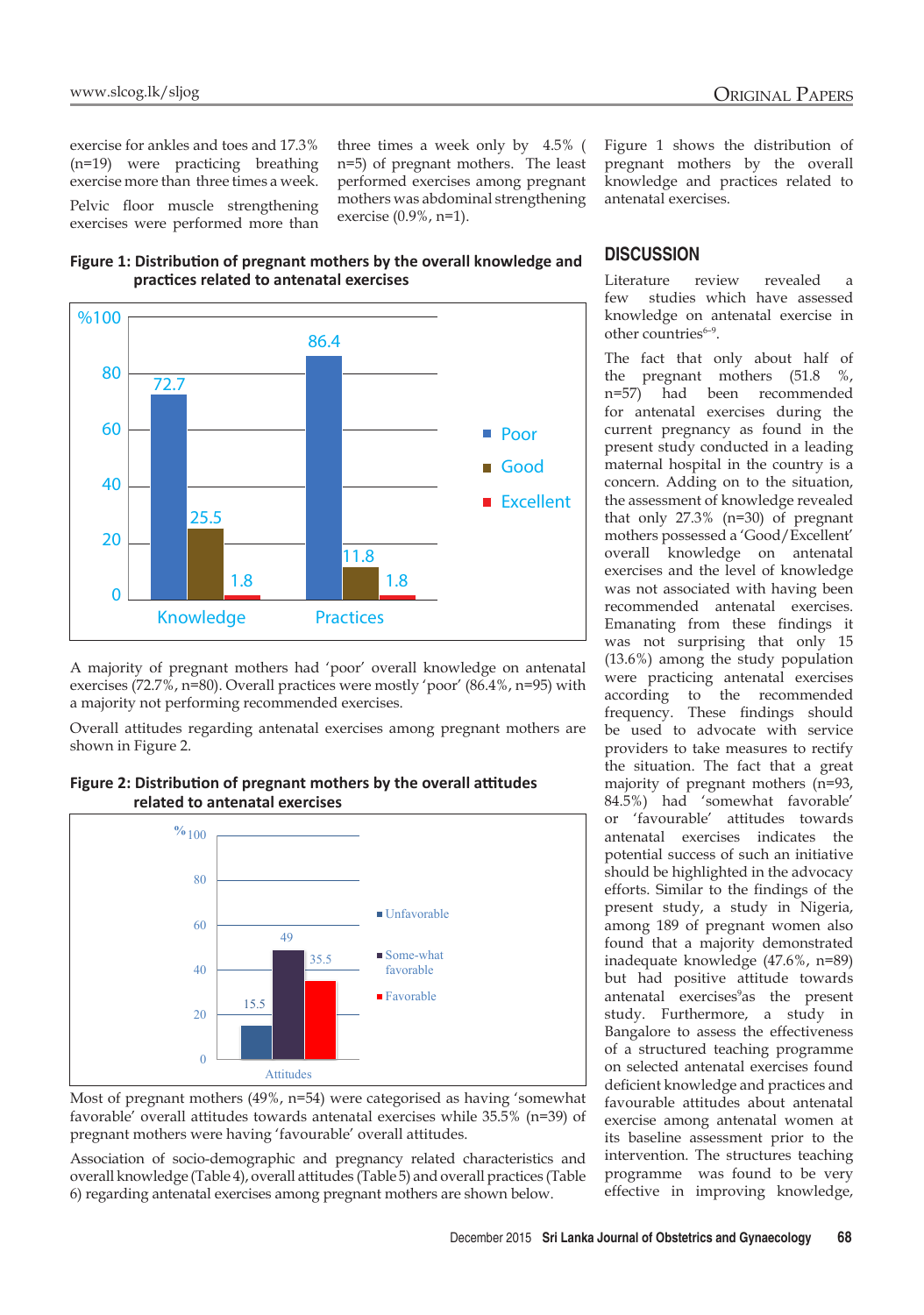**Distribution of the study participants by the level of Knowledge as the total score regarding antenatal exercises**

| Knowledge | No: $(n=110)$ | %    |
|-----------|---------------|------|
| Poor      | 80            | 72.7 |
| Good      | 28            | 25.5 |
| Excellent |               | 1.8  |
| Total     | 110           | 100  |

**Distribution of the study participants by the level of attitudes as the total score regarding antenatal exercises**

| Attitudes          | $No: (n=110)$ | %    |
|--------------------|---------------|------|
| Unfavorable        |               | 15.5 |
| Somewhat favorable | 54            | 49   |
| Favorable          | 39            | 35.5 |
| Total              | 110           | 100  |

#### **Table 4: Association of socio-demographic and pregnancy related char acteristics and overall knowledge regarding antenatal exercises among pregnant mothers.**

| Socio-                                          | <b>Overall knowledge</b>  |                 |                                      |                                      |  |
|-------------------------------------------------|---------------------------|-----------------|--------------------------------------|--------------------------------------|--|
| demographic and<br>pregnancy related<br>details | <b>Characteristics</b>    | Poor<br>No. (%) | Good/<br><b>Excellent</b><br>No. (%) | Significance                         |  |
|                                                 | Primi para                | 28(35.0%)       | 13(43.3%)                            | $\chi^2$ =0.648, df=1                |  |
| Parity                                          | Multi para                | 52(65.0%)       | 17(56.7%)                            | $p=0.421$                            |  |
| Period of                                       | 20-30 weeks               | 19(23.8%)       | 7(23.3%)                             | $\chi^2$ =0.002, df=1                |  |
| amenorrhoea                                     | 31-40 weeks               | 61(76.2%)       | 23(76.7%)                            | $p=0.963$                            |  |
|                                                 | 25 years or less          | 28(35.0%)       | $6(20.0\%)$                          | $x^2$ =2.299, df=1                   |  |
| Age                                             | 26 years or more          | 52(65.0%)       | 24(80.0%)                            | $p=0.129$                            |  |
|                                                 | <b>Buddhist</b>           | 30(37.5%)       | 15(50.0%)                            | $x^2$ =1.410, df=1                   |  |
| Religion                                        | Non Buddhist              | 50(62.5%)       | 15(50.0%)                            | $p=0.235$                            |  |
| Level of highest<br>education                   | Up to grade 11 or<br>less | 5(6.2%)         | $0(0.0\%)$                           | $\chi^2$ =1.964, df=1<br>$p = 0.161$ |  |
|                                                 | More than grade 11        | 75(93.8%)       | 30(100.0%)                           |                                      |  |
| Occupation during                               | Housewife                 | 69(86.2%)       | 20(66.7%)                            | $\chi^2$ =5.417, df=1                |  |
| pregnancy                                       | Doing a job               | 11(13.8%)       | 10 (33.3%)                           | $p=0.020$                            |  |
| Average monthly                                 | 25000 or less             | 36(45.0%)       | 44(55.0%)                            | $x^2$ =0.025, df=1                   |  |
| family income                                   | More than 25000           | 13(43.3%)       | 17(56.7%)                            | p=0.876                              |  |
| Number of living                                | No children               | 29(36.2%)       | 13(43.3%)                            | $x^2$ =0.464, df=1                   |  |
| children                                        | Having children           | 51(63.7%)       | 17(56.7%)                            | p=0.496                              |  |
| Living with                                     | Yes                       | 51(63.7%)       | 17(56.7%)                            | $\chi^2$ =0.464, df=1                |  |
| extended family                                 | No                        | 29(36.3%)       | 13 (43.3%)                           | p=0.496                              |  |
| District of<br>residence                        | Colombo district          | 47(58.7%)       | 11(36.7%)                            | $x^2$ =4.269, df=1                   |  |
|                                                 | Other                     | 33(41.3%)       | 19(63.3%)                            | p=0.039                              |  |
| Has been                                        | Yes                       | 39(48.7%)       | 18(60%)                              |                                      |  |
| recommended<br>antenatal<br>exercises           | No                        | 41(51.3%)       | 12(40%)                              | $\chi^2$ =1.106, df=1<br>$p=0.293$   |  |

attitudes and practices about antenatal exercises among antenatal women $10$ .

Being occupied was associated with a level of 'Good/excellent' knowledge regarding antenatal exercises. The relationship of being employed and better knowledge regarding maternal and child health has been established by many researchers<sup>11,12</sup>.

The sources of information regarding antenatal exercises among approximately half of the pregnant mothers in the present study were print and visual media while lesser numbers have obtained the information from health professionals. These results are similar to the study in Nigerian pregnant mothers where the principal sources of information on physical exercise mentioned had been the television  $(55.3\%)^9$ .

In conclusion many pregnant women attending DMH have poor knowledge and practices regarding antenatal exercises while their attitudes were mostly favourable. Measures should be taken to improve knowledge and practices of pregnant mothers regarding antenatal exercises. The study recommends designing a culturally appropriate educational package on antenatal exercises and to assess its effectiveness in improving practice as a pilot project.

# **ACKNOWLEDGEMENTS**

I wish to acknowledge the Director of the De Soyza Maternity Hospital Colombo for granting me permission to implement this research in the antenatal clinics. I also would like to convey my heart felt gratitude for the consultants for granting me permission to conduct this research in the antenatal clinics of the De Soyza Maternity Hospital Colombo. My sincere thanks go to all pregnant mothers of this study for their cooperation and willingness to take part in this study. ■

Doing a job during pregnancy was significantly associated with possessing a 'Good/Excellent' level of knowledge on antenatal exercises among pregnant mothers (p=0.02). Similarly, living in a district other than Colombo was also associated significantly with 'Good/Excellent' level of knowledge regarding antenatal exercises (p=0.039).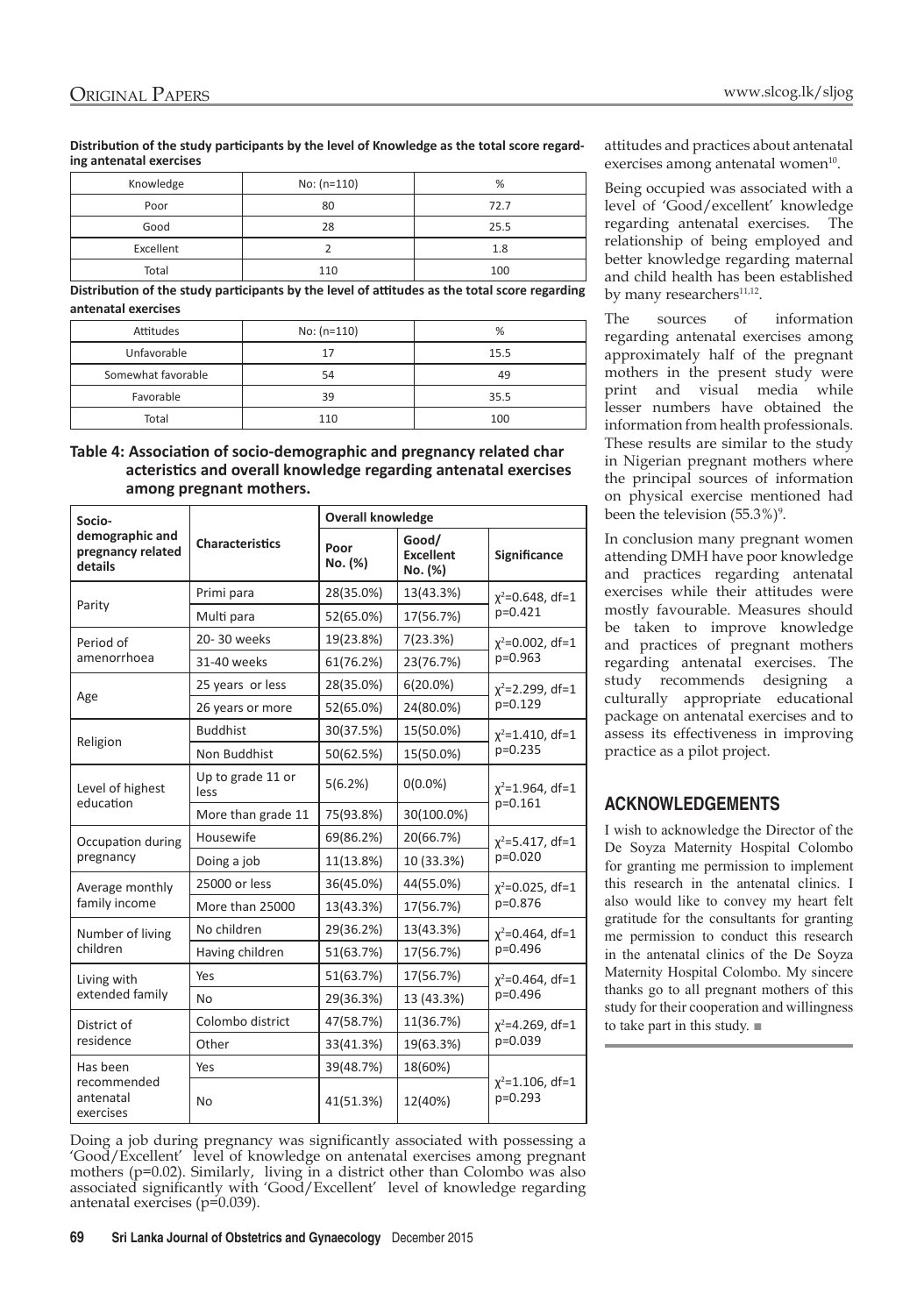## **Table 5: Relationship between socio-demographic characteristics and attitudes regarding antenatal exercises**

| Socio-demographic                | <b>Characteristics</b>         |                        | Attitude score                                |            |                         |
|----------------------------------|--------------------------------|------------------------|-----------------------------------------------|------------|-------------------------|
| and pregnancy related<br>details | <b>Unfavourable</b><br>No. (%) |                        | Somewhat favourable/<br>favourable<br>No. (%) |            | Significance            |
|                                  |                                | Primi para             | 9 (52.9%)                                     | 32 (34.4%) | $\chi^2 = 2.111$ , df=1 |
| Parity                           |                                | Multi para             | 8(47.1%)                                      | 61 (65.6%) | $p=0.146$               |
| Period of                        |                                | 20-30 weeks            | 6(35.3%)                                      | 20 (21.5%) | $\chi^2$ =1.514, df=1   |
| amenorrhoea                      |                                | 31-40 weeks            | 11(64.7%)                                     | 73 (78.5%) | $p=0.219$               |
|                                  |                                | 25 years or less       | 8 (47.1%)                                     | 26 (28.0%) | $\chi^2$ =2.456, df=1   |
| Age                              |                                | 26 years or more       | 9(52.9%)                                      | 67 (72.0%) | $p=0.117$               |
| Religion                         |                                | <b>Buddhist</b>        | 4 (23.5%)                                     | 41 (44.1%) | $\chi^2 = 2.512$ , df=1 |
| Non Buddhist                     |                                | Non Buddhist           | 13 (76.5%)                                    | 52 (55.9%) | $p=0.113$               |
| Level of highest education       |                                | Up to grade 11 or less | 1 (5.9%)                                      | 4(4.3%)    | $\chi^2 = 0.083$ , df=1 |
| More than grade 11               |                                | More than grade 11     | 16(94.1%)                                     | 89 (95.7%) | $p=0.773$               |
| Occupation during pregnancy      |                                | Housewife              | 14(82.4%)                                     | 75(80.6%)  | $\chi^2 = 0.027$ , df=1 |
| Doing a job                      |                                | Doing a job            | 3(17.6%)                                      | 18(19.4%)  | $p=0.869$               |
| Average monthly family income    |                                | 25000 or less          | 13(76.5%)                                     | 36(38.7%)  | $\chi^2 = 8.296$ , df=1 |
| More than 25000                  |                                | More than 25000        | 4(23.5%)                                      | 57(61.3%)  | $p=0.004$               |
| Number of living children        |                                | No children            | 9(52.9%)                                      | 33(35.5%)  | $\chi^2$ =1.856, df=1   |
| Having children                  |                                | Having children        | 8(47.1%)                                      | 60(64.5%)  | $p=0.173$               |
| Living with extended family      |                                | Yes                    | 11(64.7%)                                     | 57(61.3%)  | $\chi^2 = 0.071$ , df=1 |
| N <sub>o</sub>                   |                                | No                     | 6(35.3%)                                      | 36(38.7%)  | $p=0.790$               |
| District of residence            |                                | Colombo district       | 11(64.7%)                                     | 47(50.5%)  | $\chi^2$ =1.158, df=1   |
| Other                            |                                | Other                  | 6(35.3%)                                      | 46(49.5%)  | $p=0.282$               |
| Has been recommended             |                                | Yes                    | 9(52.9%)                                      | 48(51.6%)  | $\chi^2 = 0.010$ , df=1 |
| antenatal exercises<br>No        |                                | No                     | 8(47.1%)                                      | 45(48.4%)  | p=0.920                 |

Having an average family monthly income of Rs. 25000 or more was significantly associated with possessing 'somewhat favourable/favourable' attitudes on antenatal exercises among pregnant mothers (p=0.004).

# **REFERENCES**

- 1. Kisner C, Colby L. Therapeutic exercise. 5th ed. F. A. Davis Company; 2007.
- 2. Zavorsky GS, Longo LD. Adding strength training, exercise intensity, and caloric expenditure to exercise guidelines in pregnancy. Obstet Gynecol. 2011 Jun;117(6):1399–402.
- 3. Athukorala U. Pre and post natal exercises. Ministry of Health; 2011.
- 4. Sharma S. to assess the knowledge, attitude and practice regarding selected

antenatal exercises among the pregnant women attending OPD, in a selected hospital of Bangalore. 2007;

- 5. Artal R, O'Toole M. Guidelines of the American College of Obstetricians and Gynecologists for exercise during pregnancy and the postpartum period. Br J Sports Med. 2003 Feb 1;37(1):6–12.
- 6. Ribeiro CP, Milanez H. Knowledge, attitude and practice of women in Campinas, São Paulo, Brazil with respect to physical exercise in pregnancy: a descriptive study. Reprod Health.

2011;8(1):31.

- 7. Abedzadeh M, Taebi M, Sadat Z, Saberi F. Knowledge and performance of pregnant women referring to Shabihkhani hospital on exercises during pregnancy and postpartum periods. J Jahrom Univ. 2011;8(1).
- 8. Jones J, Housman J, McAleese W. Exercise, nutrition, and weight management during pregnancy. Am J Heal Stud. 2010;120–8.
- 9. Mbada C, Adebayo O. Knowledge and Attitude of Nigerian Pregnant Women